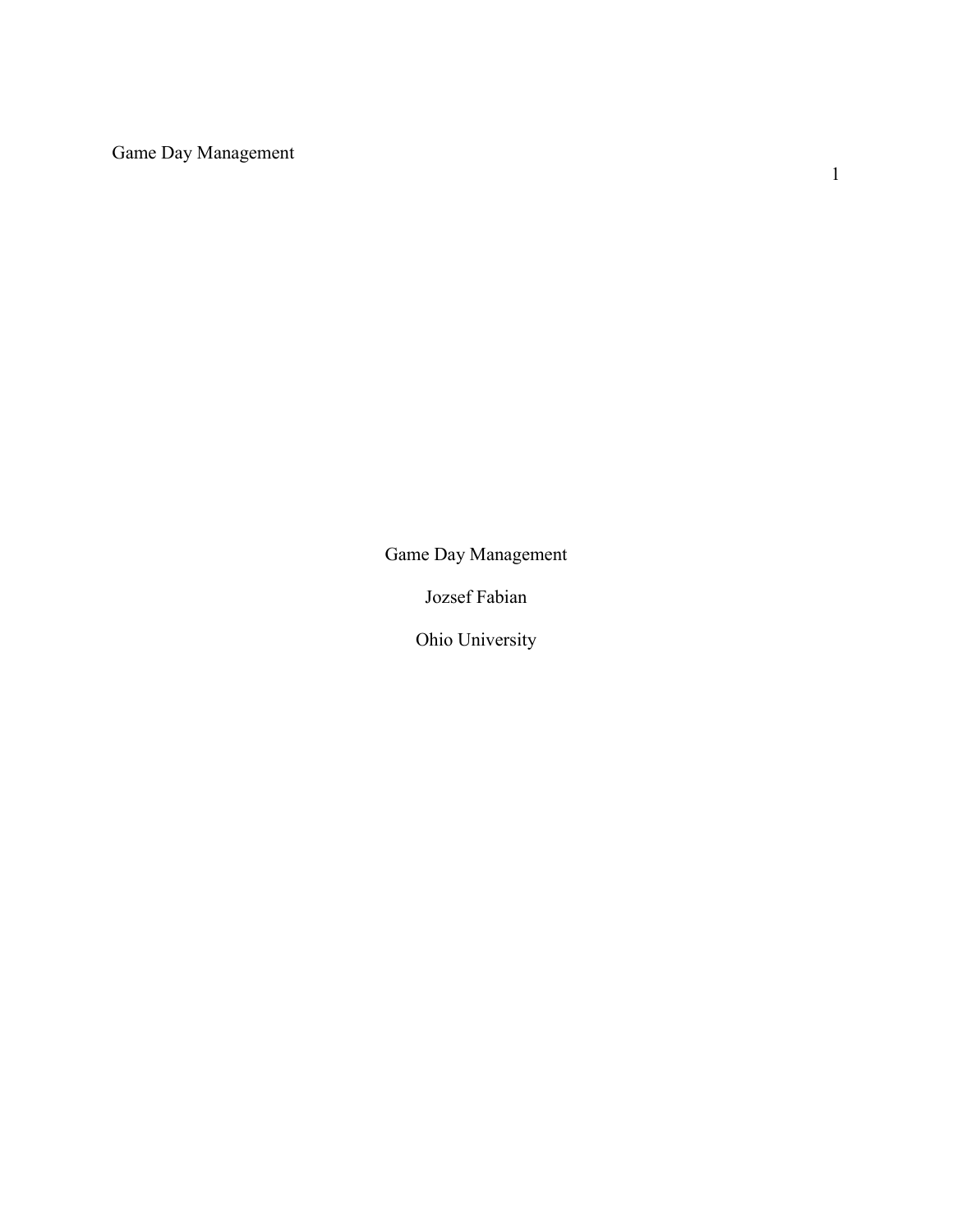#### **Game Day Management U-6**

"Fun and physical literacy must be at the forefront of the soccer experience at this age. The emphasis should be on letting the children play (Snow, 2012, p. 55)." These should be unstructured pick-up style games. The game environment should be structured that everybody plays the whole game if they want to. The 'us versus them' mentality and outcome-based coaching must be avoided (Snow, 2012). The recommended format is 3 v. 3 (Fleck, Quinn, Carr, Buren & Stringfield, 2008). In the 3v3 game U-6 players generally play 1v5. Since it requires the full attention of these children to control the ball they need to focus on the task and nothing else (Snow, 2012).

# **Pre-Game**

The coach should arrive in time to check on environmental and field conditions. Safety in and around the playing area is paramount. As the players arrive the coach should check their equipment and make sure that everyone has enough drinking fluid to rehydrate during the game. No captains in the game.

# **Warm Up**

Warm up is a commonly accepted practice before athletic events. Although, warm up is considered to be essential for optimum performance, very little scientific evidence supporting its effectiveness. Warm-up procedures are usually based on the trial and error experience of the athlete or coach, rather than on scientific study. The limited research that has been conducted has provided conflicting results (Bishop, 2003). Studies have found that certain warm up methods such as the FIFA 11+ neuromuscular warm-up program significantly reduced the overall rate of injuries in soccer (Owoeye, Akinbo, Tella, & Olawale, 2014; Zein, Kurniarobbi &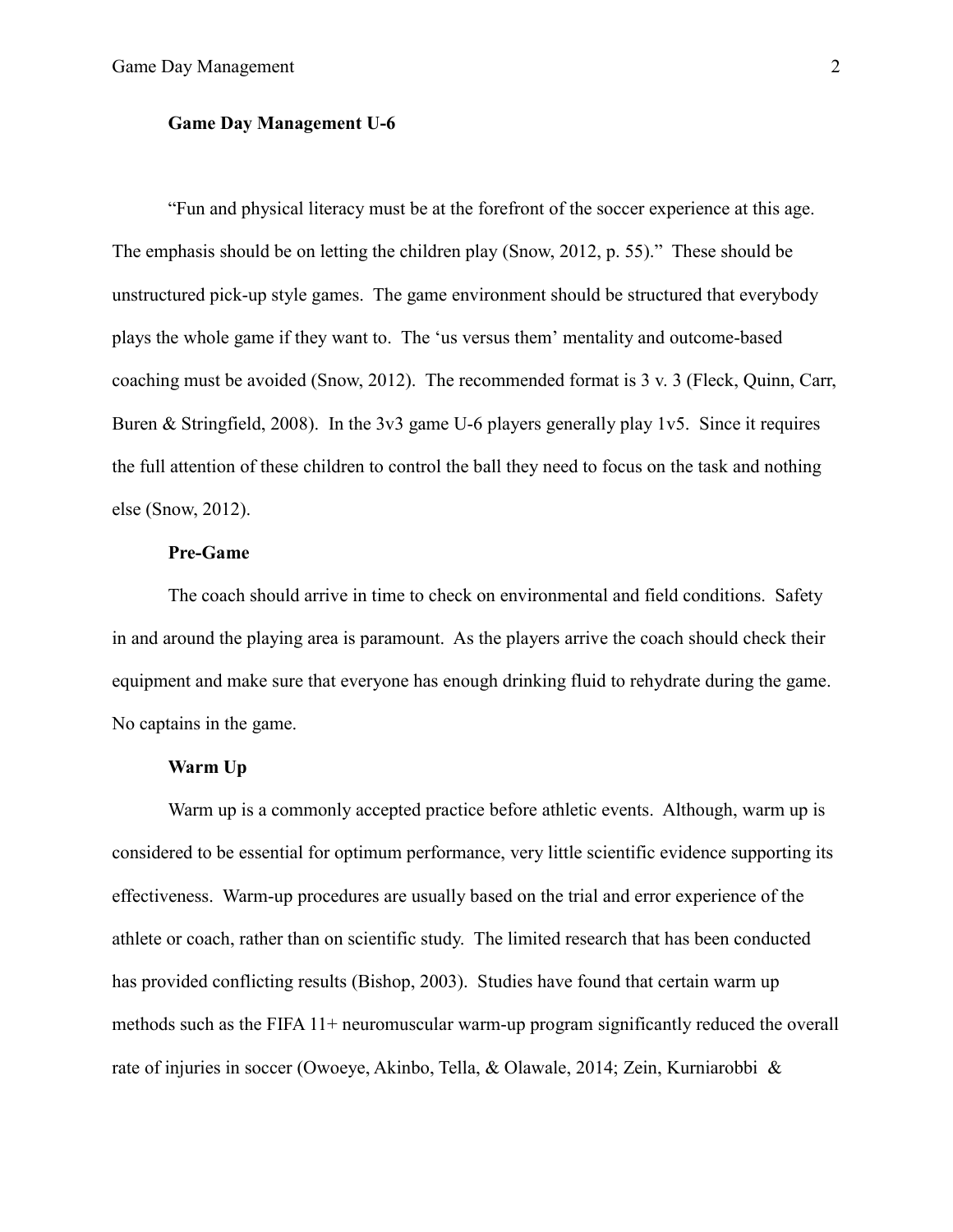Agung, 2014). Zois, Bishop, Ball & Aughey (2011) identified that using small-sided games as warm up in soccer may increase performance. An extensive literature search did not reveal any data regarding the effect of warm up on child athletes` performance or injury prevention in children younger than 14 years of age. No specific warm-up activity, therefore, seems to be necessary in the U-6 age group. Age appropriate, individual game activities can be used preceding the actual game, but there is nothing wrong with starting to play without a specific warm up activity at this age.

#### **The Game**

Five and six year old children can perform one task at a time. Tactical knowledge is limited, they may not be able to decide which way to go with the ball (Fleck, Quinn, Carr, Buren & Stringfield, 2008). The fun of the game is in the movement of the ball and the players. Coaches should help to keep the ball moving and the play going. Restart plays are unimportant and may be initiated by the coach distributing a new ball to players who have had less involvement in the game. During the game coaches should sit back, observe and encourage players. Praise the good moves and give a concise explanation of rules when necessary. Let the children play and have fun.

Instead of observing one half time, multiple breaks are necessary to allow for recovery. Children at this age tend to play at full speed for a short period of time, they need a short break to rest, drink and they are ready to go again (Fleck, Quinn, Carr, Buren & Stringfield, 2008).

#### **Post-Game**

Shake hands with coaches, players and the referees.

Cool-down.

Rehydrate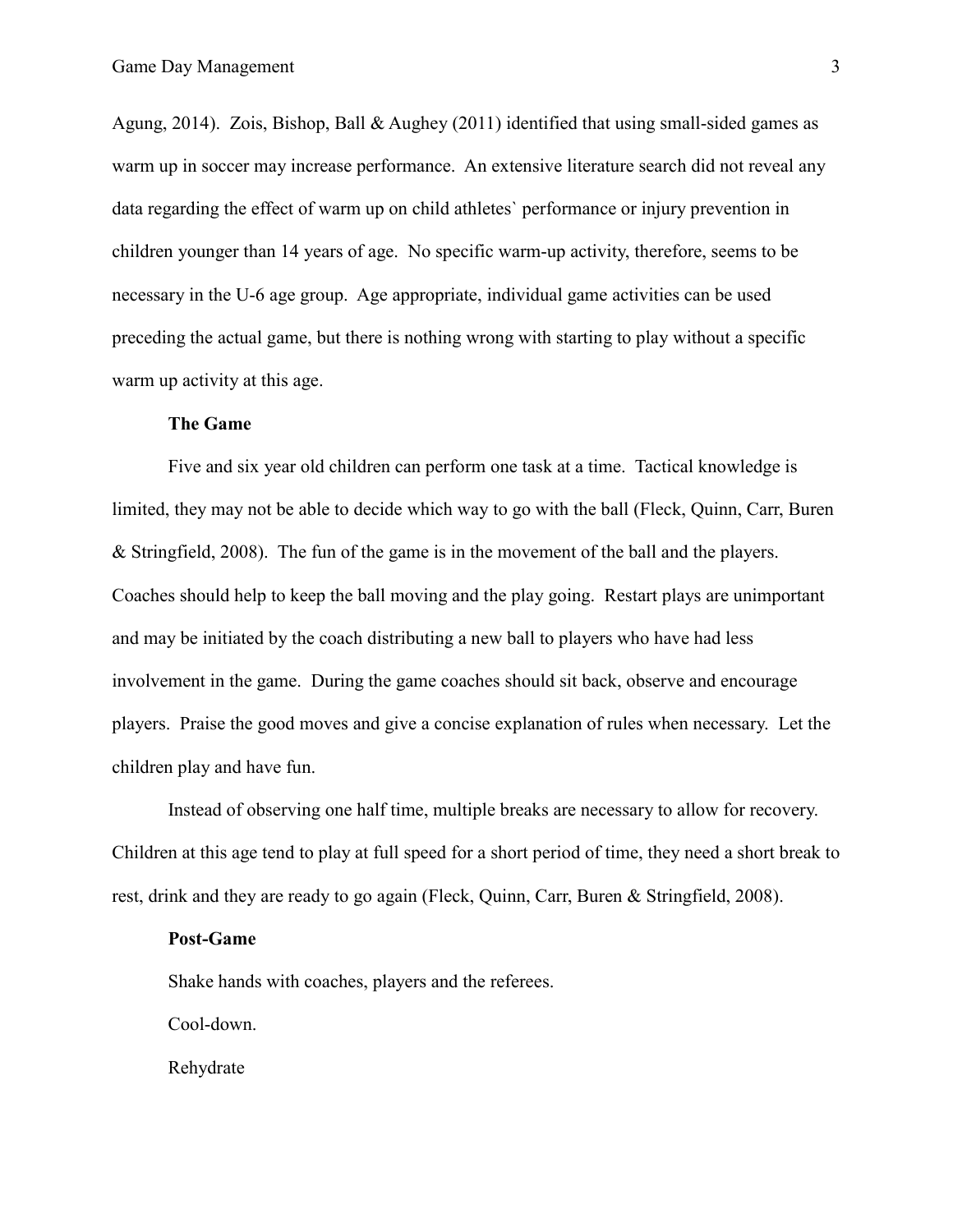Care for injuries

Ask them if they had fun!

Thank and dismiss (Snow, 2012; Snow, n.d.).

#### **Game Day Management U-8**

"Igniting a passion for the game must be the number one objective for coaches of this age group (Snow, 2012, p. 59)." Children at age seven and eight still play as individuals most of the time. The attention span is still limited. They are focused on the ball (Snow, 2012). Some players will reach the concrete operational stage of their cognitive development. Players begin to think beyond their personal needs. "From parallel play, as described in the U-6 age group, to learning to share with others, these milestones are passed by the end of this age. Thus, players need encouragement to share and approval for trying (Snow, 2012, p. 59)." There is more success encouraging players to pass the ball. The recommended match format is 4v4 (Fleck, Quinn, Carr, Buren & Stringfield, 2008). The game environment should be structured that everybody plays the whole game if they want to. The United States Soccer Federation (n.d.) recommends no organized matches at all.

### **Pre-Game**

The coach should arrive in time to check on environmental and field conditions. Safety in and around the playing area is paramount. As the players arrive the coach should check their equipment and make sure that everyone has enough drinking fluid to rehydrate during the game. No specific warm-up activity is necessary. No tactical instructions are necessary. Most players still play 1v7. Co-captains with responsibility in coin toss.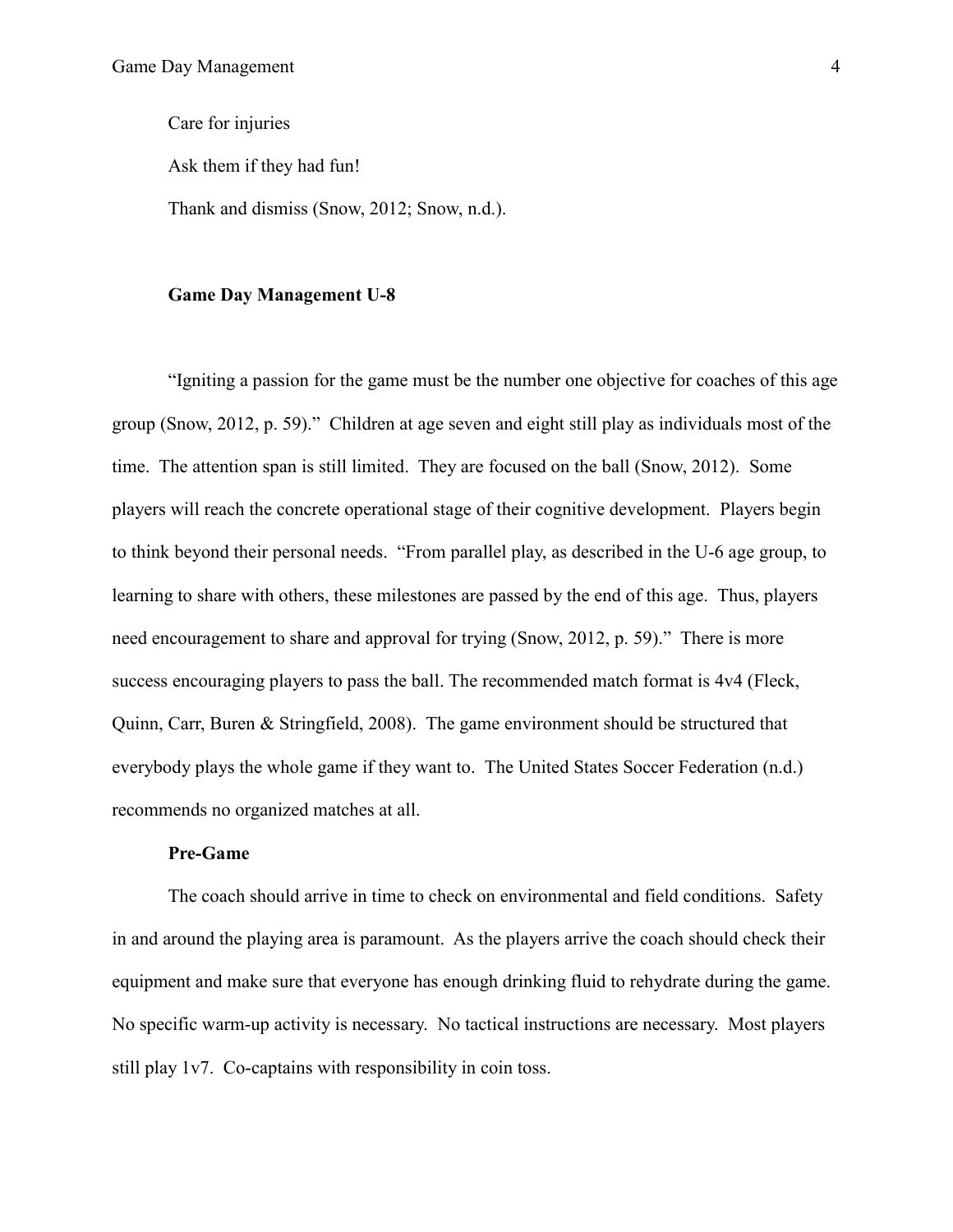# **The Game**

The goal is to get the players into the game as soon as possible. New arrivals can join the game on the fly. Restart plays can be official, but there is nothing wrong with the coach passing a new ball to those, who had less touches and less involvement in the game. The important thing is to have everybody play and have fun. Coaches should sit back, observe and encourage players. Praise the good moves and give explanation of the rules when necessary.

# **Half Time**

Relax and hydrate. Care for any injuries. No need for speeches or tactical discussions. Praise what was good and give advice to individuals regarding technique as necessary. Limit the amount of time speaking to players. Think about their age. They cannot listen for too long. Get the players back to the game as soon as possible.

### **Post-Game**

Shake hands with coaches, players and the referees.

Cool-down. Rehydrate. Care for injuries. Ask them if they had fun! Thank and dismiss (Snow, 2012; Snow, n.d.).

### **Game Day Management U-10**

This is the age of entrance into life. Nine and ten-year old children are working on developing a sense of competence and industry (Erikson, 1993). They want to play and some of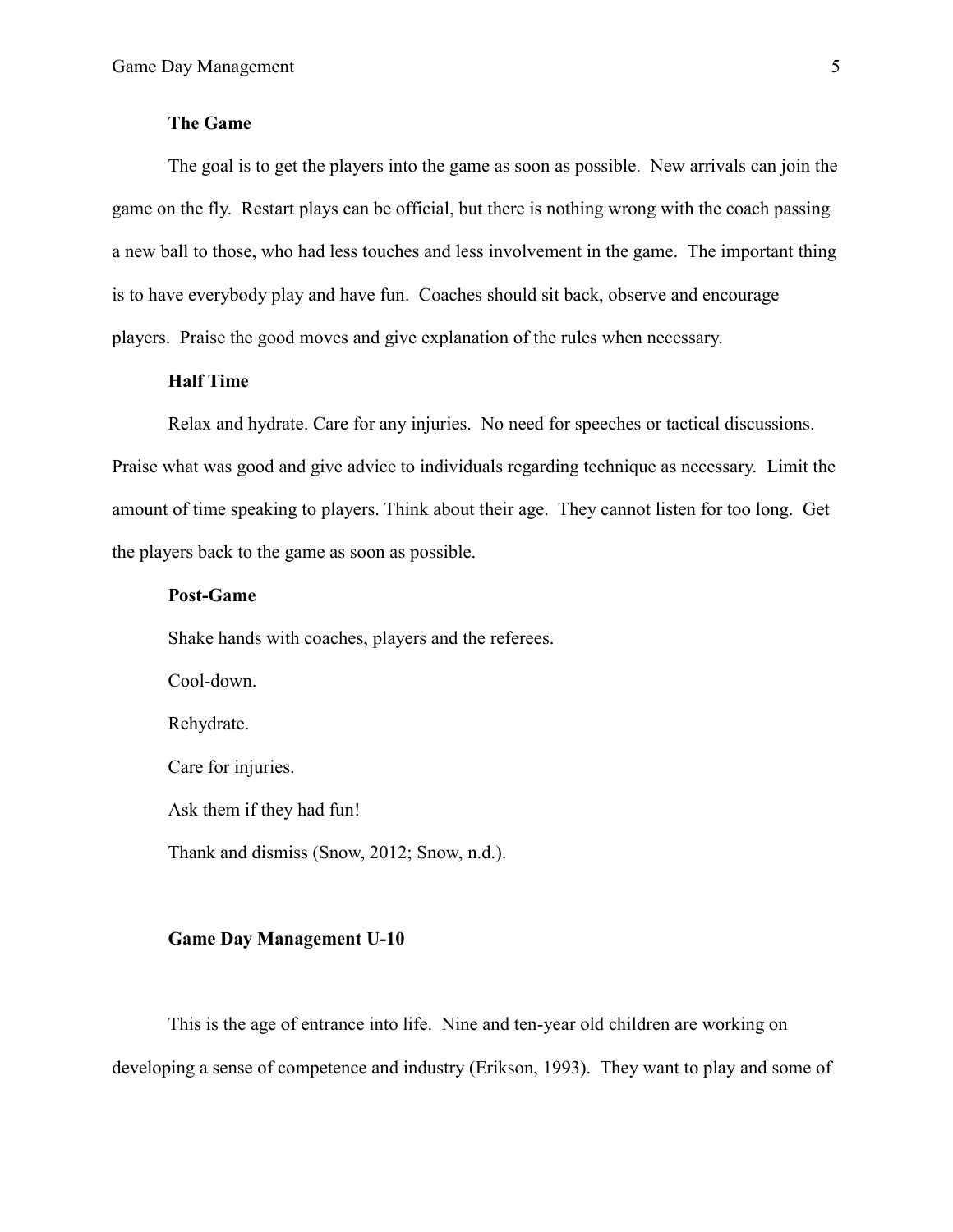them are becoming more serious about soccer. Their association with their team becomes significant. Some of these children are beginning to move toward the formal operational stage of their cognitive development. They can follow more complex instructions and solve higher-level problems. Improvements in memory reflect a child's increasing fund of knowledge and experience. Children in this age group can focus and stay on task longer. They are starting to recognize when and where to move with and without the ball (Fleck, Quinn, Carr, Buren & Stringfield, 2008). Coaches should encourage children to try their best, as they understand the idea of effort, although they continue to associate effort with performance regardless of the outcome (Snow, 2012). The recommended playing format is 6v6 including a goalkeeper. The United States Soccer federation recommends few organized matches per season with little or no travel. Rosters should be small enough to allow near 100 percent game time to everyone.

#### **Pre-Game**

The coach should arrive in time to check on environmental and field conditions. Safety in and around the playing area is paramount. As the players arrive the coach should check their equipment and make sure that everyone has enough drinking fluid to rehydrate during the game. Warm up can be introduced as a formal activity with small group possession or directional games. Dynamic stretching can be used to promote the development of good habits for the future. Co-captains. The coach can teach the players why they might choose one goal to attack for tactical reasons. Captains can be encouraged to give positive reinforcement to teammates during the match (Snow, 2012). Small group tactics that were practiced before can be discussed as long as the discussion is developmentally appropriate. This is a good time for guided discovery. What do we do when in possession? What do we do when out of possession? Team rituals? Let them do it.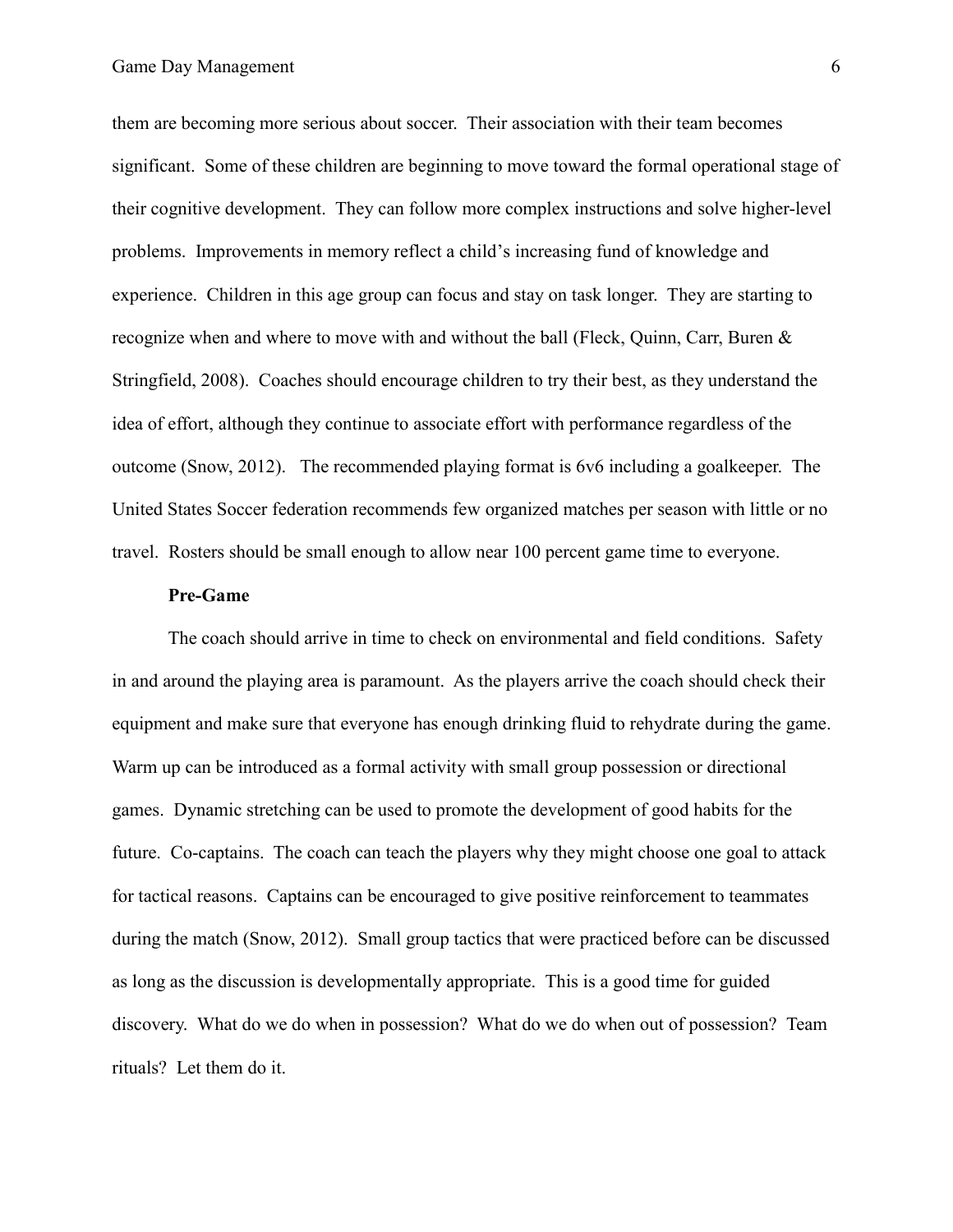# **The Game**

Nine and ten years old players should always play at least 50 percent of the match. Players should be exposed to each position on the team, including goalkeeping (Snow, 2012). "Players should be encouraged and praised for playing on both sides of the ball, which is attacking and defending. All players should recover to help defend after losing possession of the ball. Similarly, all players should look to contribute to every attacking play, even when their role is as the supporting last defender (Snow, 2012, p. 65)." The coach should sit down, watch, and let the players do most of the talking during the match. "The coach should speak up to praise them for doing something well and for trying what they have been taught in training sessions (Snow, 2012, p. 69)." Let them make decisions and let them be creative. Let them make mistakes.

### **Half-Time**

Relax and hydrate. Care for any injuries. Get away from the parents and sidelines. Get down to their level and be sure players are not distracted. This is another good time for guided discovery. How did we do when in possession? How did we do when out of possession? What can we do better? Tell me and show me when you go pack to play. Discussion should be a dialogue between players and coach and it should be short. The kids want to go back to play. "What is the last thing done by the team before retaking the pitch? (Snow, n.d.)."

### **Post-Game**

Shake hands with coaches, players and the referees.

Cool down.

Rehydrate.

Care for injuries.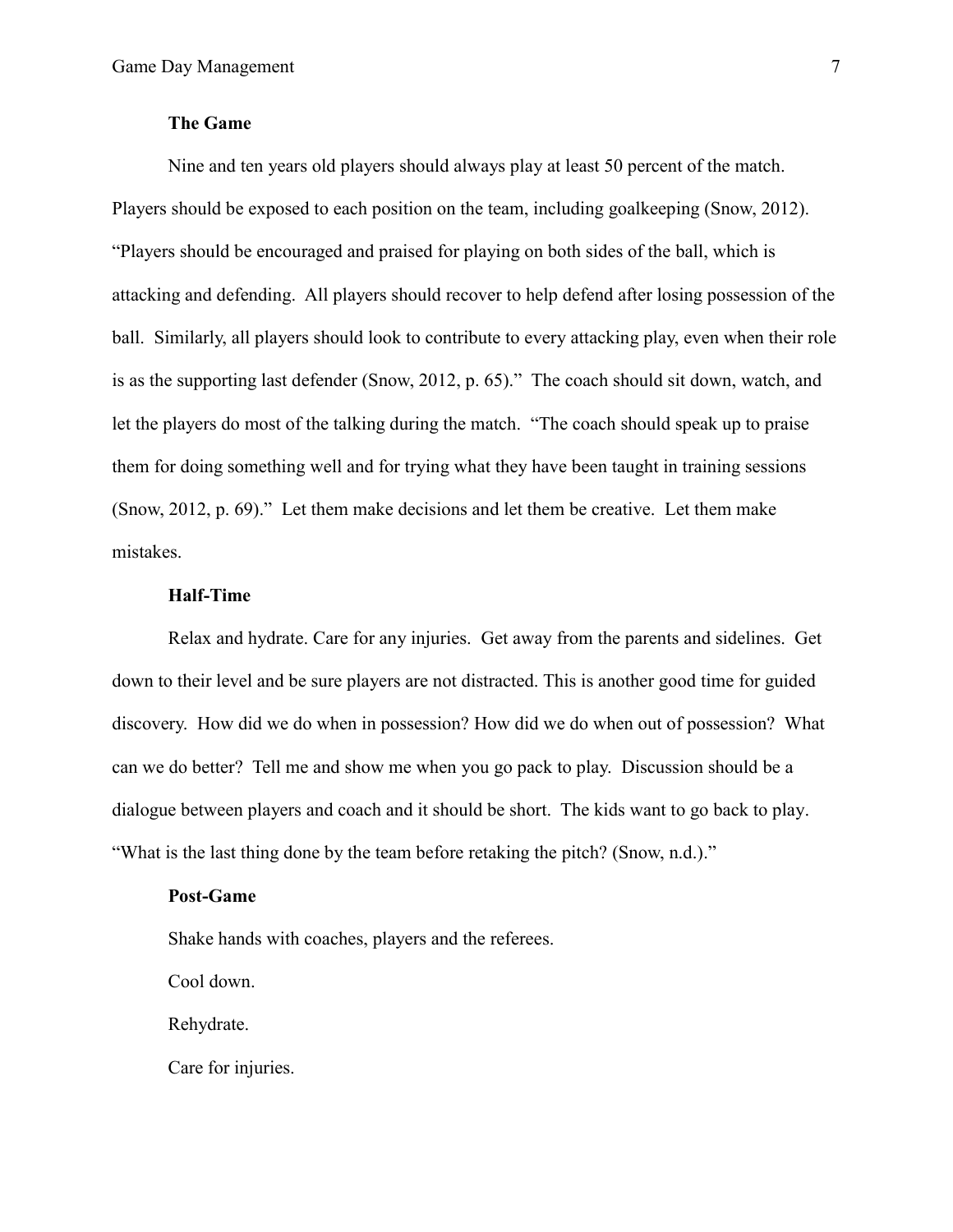Very brief positive highlights by the team or by the coach. What did we do well today? Any player of note. Remind players to hydrate, eat and rest. Ask them if they had fun! Thank and dismiss (Snow, 2012; Snow, n.d.).

# **Game Day Management U-12**

12-year-olds are entering the formal operational stage of their cognitive development. Players can use more abstract thought and coaches can expect their players to understand the game and use teammates to help solve problems. They can structure thoughts, actions and perform complex tasks. They should be able to run, perform skills and think at the same time (Fleck, Quinn, Carr, Buren & Stringfield, 2008). "Childhood proper comes to an end. Youth begins (Erikson, 1993, p. 261)." Still within the learning to train stage, the U-12 age group is in a critical transition period. "The objective is to learn all of the fundamental soccer skills (Snow, 2012, p. 70)." Players should continue learning the principles of attack and defense, and coaches should provide opportunities for players to experience a variety of positions. Learning the principles of attacking, defending, possession, penetration, combination play and the improvement of small group play is the goal (Snow, 2012). The recommended game format is 8v8, including goalkeepers. The United States Soccer Federation (n.d.) recommends matches no larger than 9v9.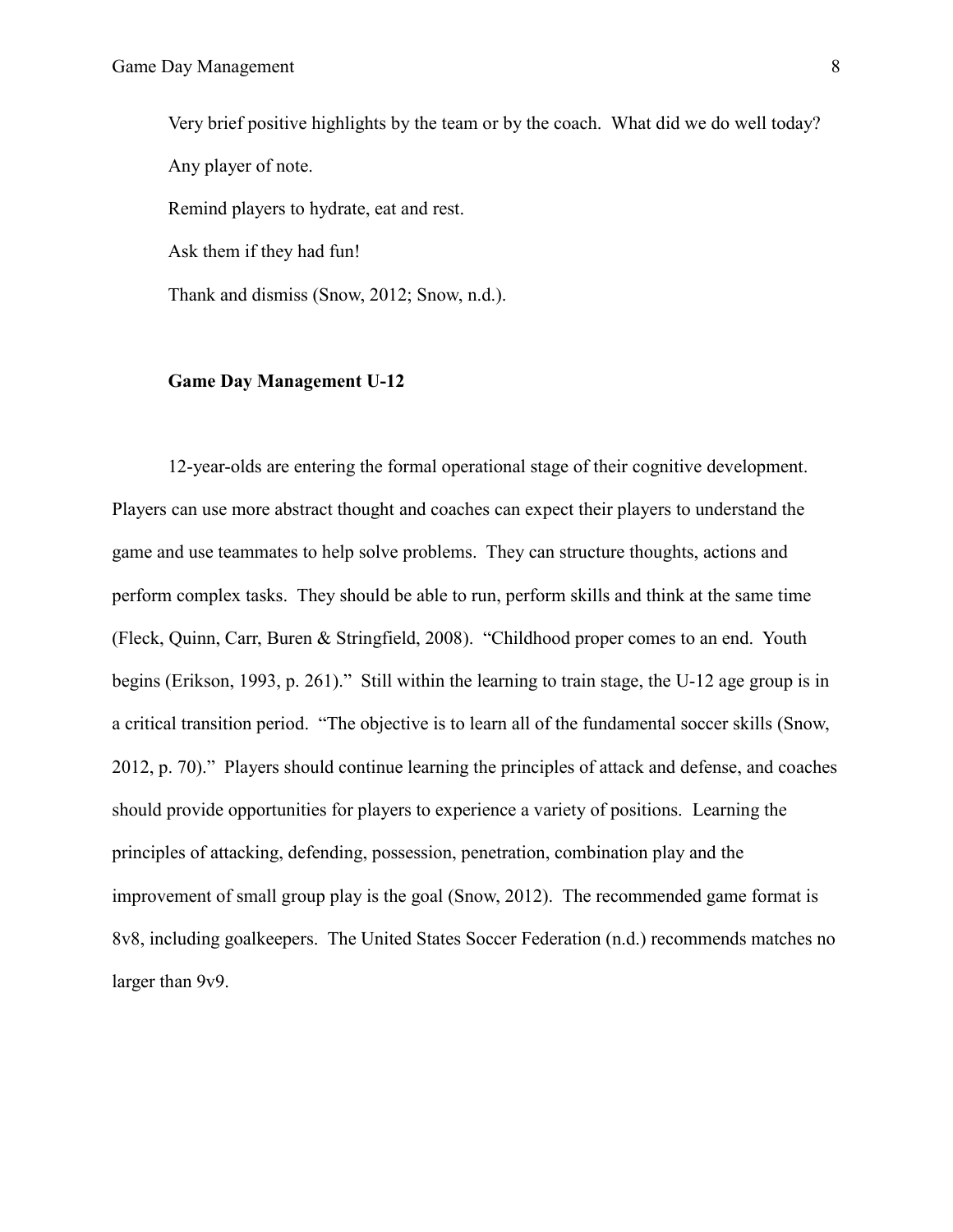# **Pre-Game**

The coach should arrive in time to check on environmental and field conditions. Safety in and around the playing area is paramount. As the players arrive the coach should check their equipment and make sure that everyone has enough drinking fluid to rehydrate during the game. Warm up activities and dynamic stretching are now part of the routine before the game. Starting line-up and substitutes are announced. Positions and tactics should not be over-emphasized, but developmentally appropriate tactical discussion may now include formation, set pieces, field conditions, wind and the effect of sun of floodlights. The team should discuss individual and small group roles and responsibilities. One captain with vice captains.

# **The Game**

U-12 players have to become familiar with the offside rule. New tactical decisions, such as switching the point of attach, have to be made. More emphasis must be placed on team shape and a balance. Players have to be able to attack or defend together. Tactically, small group defending and attacking, as well as playing on and around the ball as a group, verbal and visual communication must be learned. During the match coaches should observe more and talk less. Games are opportunities to teach. The coach should be there for the team to encourage and help solve soccer problems.

### **First Half**

Observe and analyze. Give the players time to settle into the game. Check if the players are properly matched up with their opponents. Are attacking and defending principles being followed? Do the players transition quickly and effectively? Is any adjustment needed? How are the players performing individually? Do they understand and carry out their individual roles? How do the players react to their opponents, climate and field conditions; pressure, tight marking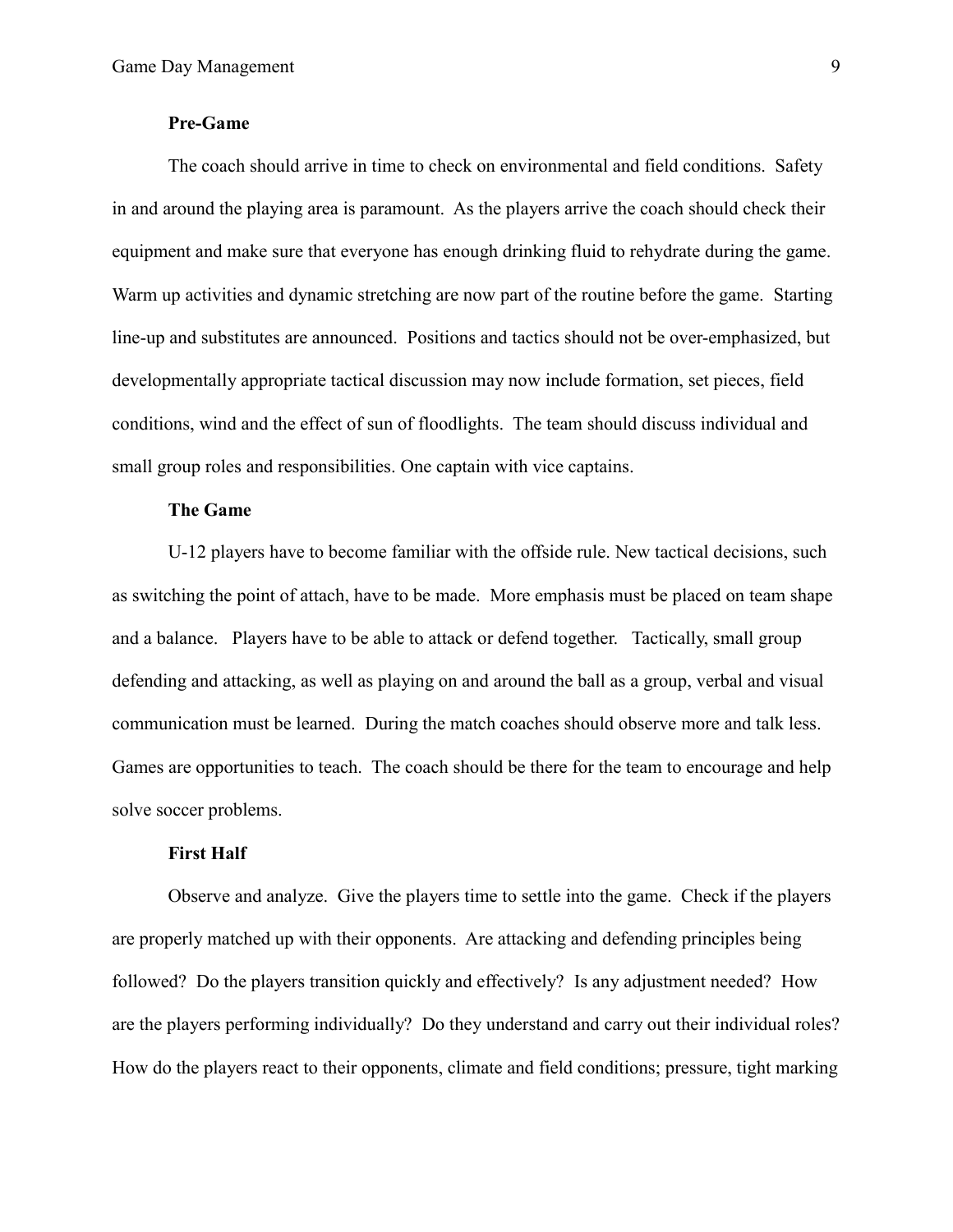and referee calls? Is the goalkeeper connected to the team? How does the goalkeeper interact with teammates? Does the goalkeeper act as the last defender and the first attacker (Snow, n.d.)?

Management of the technical area: Interact with substitute players. Keep them busy. Ask questions. Hand out tasks, for example to watch opponents. What do they do well and what mistakes do they make? Prepare for water break.

### **Half-Time**

First relax and hydrate. Care for injuries. Discussion should be a dialogue between players and coach and it should be short. This is a good time for guided discovery. How did we press? Did we get compact when defending? How was our possession? How was our penetration? How was our transition? Does anything need to be adjusted? The coach should limit the amount of time speaking to the team, as age appropriate. The coach should talk to players individually as needed. "Adjustments to formation, team tactics or individual assignments must be within the understanding and capabilities of the players. Be realistic (Snow, n.d.)!

## **Second Half**

Are the players properly matched up with their opponents? Are the changes we made working? What did the opponent change if anything? Is any adjustment needed? How are the players performing individually? Is anyone getting tired? Is any substitution needed?

### **Post-Game**

Shake hands with coaches, players and the referees.

Cool down. Static stretching.

Rehydrate.

Care for injuries.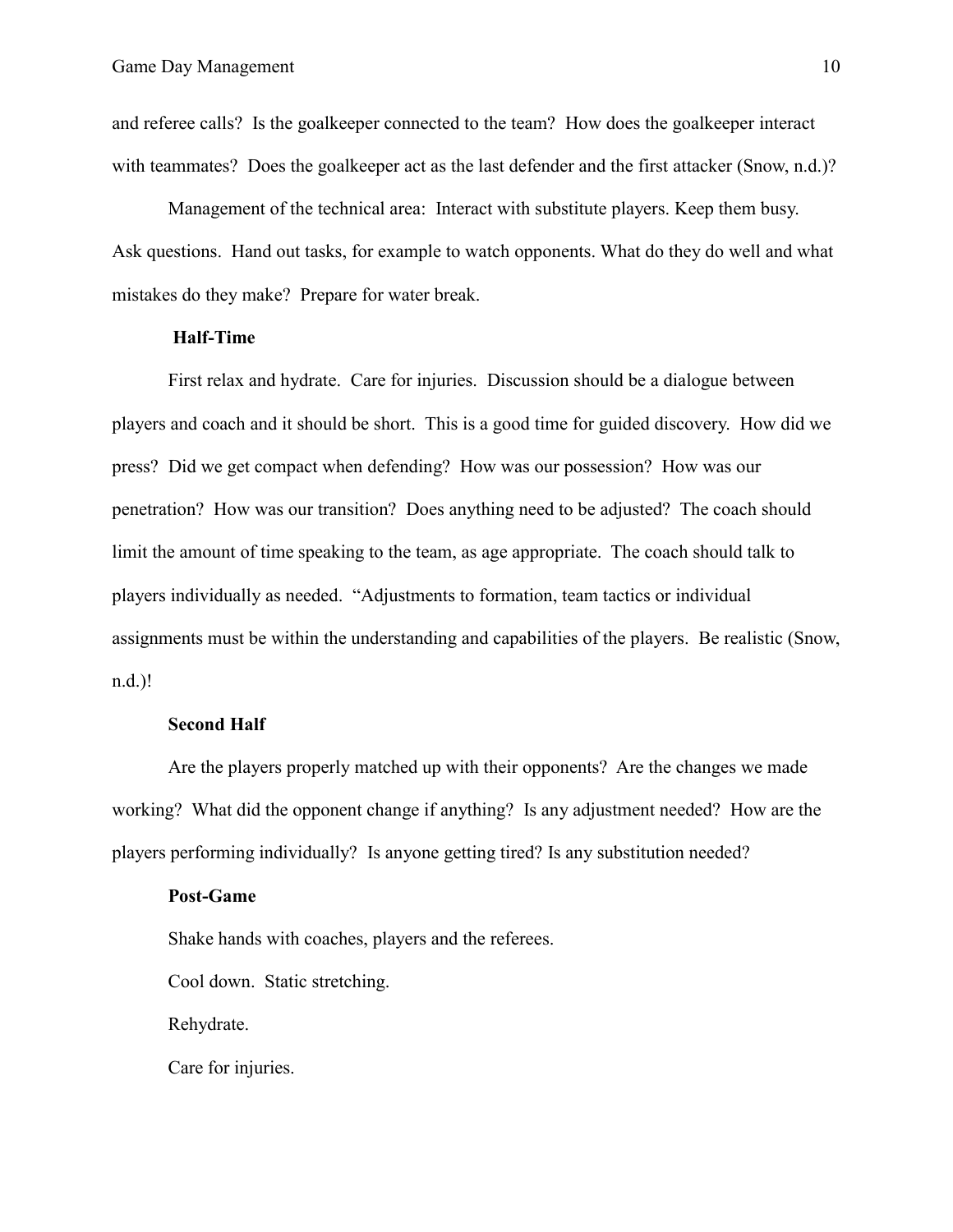Brief positive highlights by the team or by the coach. What did we do well today?

Any player of note.

Remind players to hydrate, eat and rest.

Ask them if they had fun!

Thank and dismiss (Snow, 2012; Snow, n.d.).

# **What can coaches do to make the game more enjoyable for the players?**

- 1. Teach fair tactics.
- 2. During matches, leave the tactical decisions to the players.
- 3. Concentrate on coaching.
- 4. Stay calm.
- 5. Always be positive and be a role model of fair play.
- 6. Set high standards for themselves, the players, the officials and the parents.
- 7. Provide good behavior guidelines to parents.
- 8. Be firm with parents.
- 9. Communicate.
- 10. Enjoy the work. Enjoy the game. Strive to win (Snow, 2012).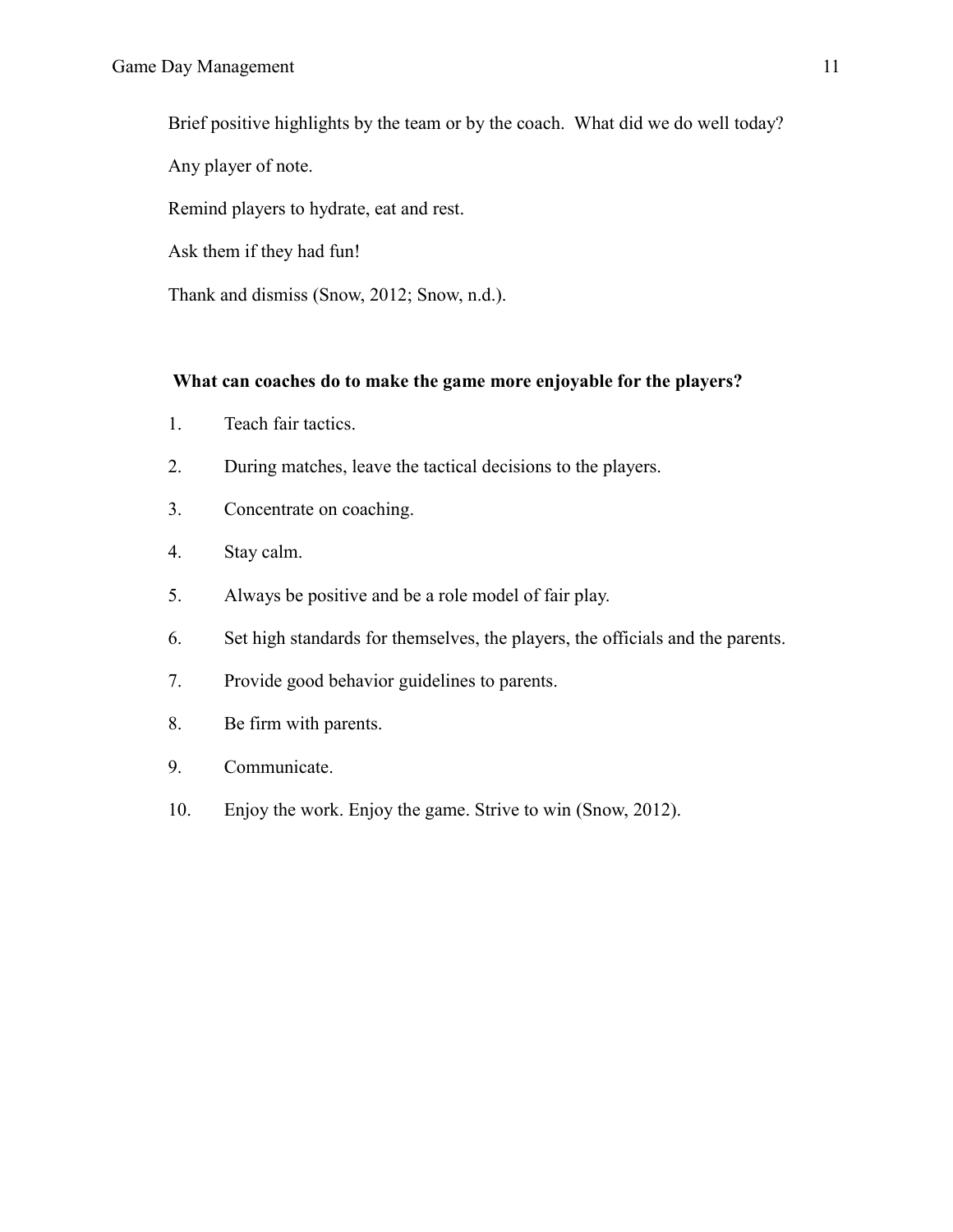# **References**

Bishop, D. (2003). Warm Up II: Performance Changes Following Active Warm Up and How to Structure the Warm Up. *Sports Medicine*, *33*(7), 483-498.

Erikson, E.H. (1993). *Childhood and Society.* New York, NY: W.W. Norton & Company, Ltd.

Fleck, T., Quinn, R.W., Carr, D., Buren, W. & Stringfield, V. (2008). The Official US Youth Soccer Coaching Manual, Retrieved from http://www.usyouthsoccer.org/assets/1/15/2012 coaching manual for web.pdf

Owoeye, O. A., Akinbo, S. A., Tella, B. A., & Olawale, O. A. (2014). Efficacy of the FIFA 11+ Warm-Up Programme in Male Youth Football: A Cluster Randomised Controlled Trial. *Journal of Sports Science & Medicine*, *13*(2), 321-328.

Snow, S. (n.d.). Match Management: Game Day Approach. Retrieved from https://www.usyouthsoccer.org/FileDownload.aspx?D=jKAIwJX3UFte4XDpfOCahDgy1 7FFi7orZO8RRpeWh44=

Snow, S. (2012). US Youth Soccer Player Development Model: A Player-Centered Curriculum for US Youth Soccer Clubs. Retrieved from